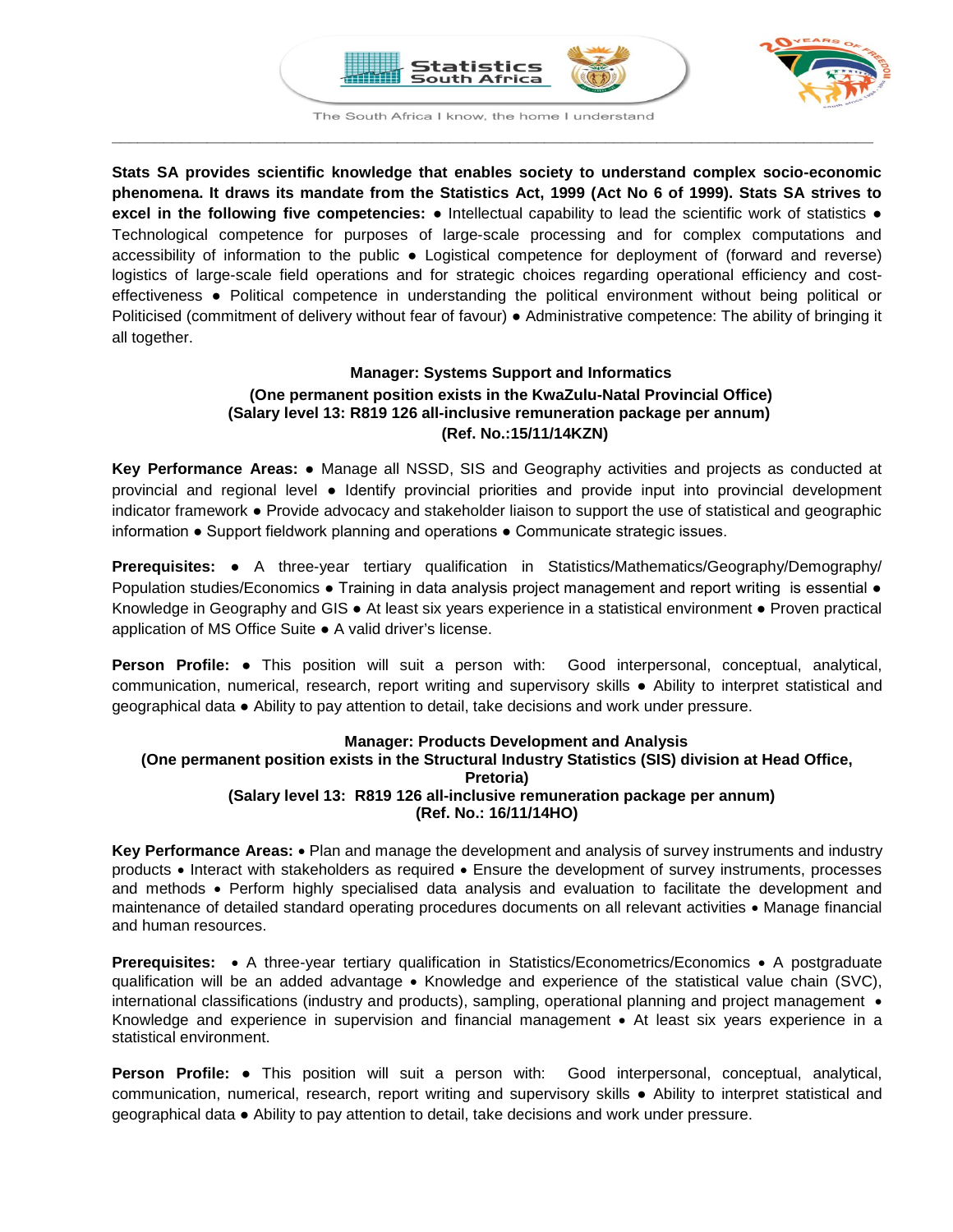# **Manager: Governance and Policy Co-ordination (One permanent position exists in the Corporate Governance division at Head Office, Pretoria) (Salary level 13: R819 126 all-inclusive remuneration package per annum) (Ref. No.:17/11/14HO)**

**Key Performance Areas:** ● Ensure development, initiation and revision of policies, procedures for the general operation of Governance and Policy component, the division, cluster as well as the organisation ● Manage and implement the compliance management plan ● Ensure that compliance, governance and policy workshops are conducted ● Manage and provide advice on organisational policies, procedures and standard within the organisation ● Manage human, financial and asset resources in the component.

**Prerequisites:** ● A three-year tertiary qualification in Public Administration/Management/Law/Internal Audit/Accounting ● Training in Governance, Risk and Compliance, and King 3 is essential ● At least six years working experience in governance, risk and compliance ● Knowledge of laws, regulations and standards, ethics, compliance framework and guidelines, risk management and governance.

**Person Profile: •** This position will suit a person who has: • Good leadership, analytical, interpersonal, planning, communication, and report writing skills ● Must take initiative, be assertive, reliable, diligent, decisive and independent ● Willingness to travel and work long hours.

#### **Chief: Project Co-ordination and Integration Management Officer (One permanent position exists in the Programme Office division at Head Office, Pretoria) (Salary level 13: R819 126 all-inclusive remuneration package per annum) (Ref. No.:18/11/14HO)**

**Key Performance Areas**: • Provide strategic advice on the development and implementation of polices, plans, procedures, guidelines, standards, processes and templates for the component ( Project Co-ordination and Integration Management) and develop and compile regular complex notes and reports • Conceptualise, develop and facilitate project management training within the organisation • Identify key Stats SA projects and provide project management expertise and build project management capabilities through facilitating project management processes of key Stats SA projects • Conceptualise, develop, facilitate and analyse the annual integrated operational planning process for Stats SA • Conceptualise, develop, facilitate and analyse the monthly integrated operational reporting process for Stats SA • Render technical guidance and compile and provide integrated programme (operational) and project performance management information reports for the organisation and Management • Provide on-the-job training and coach team members.

**Prerequisites:** • A three-year tertiary qualification in Statistics/Econometrics combined with Management, Project Management or Total Quality Management. A postgraduate degree will be an added advantage ● At least six years extensive experience in statistics and statistical processes; project and operational planning, scheduling, implementation, management, monitoring and reporting; general management; document management, financial management and total quality management, as well as facilitation/training, analysis, interpretation, report writing and minute taking skills and experience ● Knowledge and experience in MS Office Suite as well as MS Project and Visio Standard • A valid driver's license.

**Person Profile:** • This position will suit a person who: • Is able to apply creative thinking in the design of and handling of multiple and complex tasks and projects, as well methods for processing management information with information technology systems • Is able to analyse information and situations, identify and solve problems, reason logically, and draw valid conclusions • Is able to develop effective solutions • Is able to write technical and management information reports • Has good presentation skills • Has excellent written and verbal communication skills • Has excellent interpersonal skills, team building skills and networking skills • Has excellent organising and logistics skills • Is sensitive to the needs of stakeholders • Appreciates diversity • Has knowledge of relevant legislation • Is self-motivated, responsible and assertive • Is able to work under pressure • Is willing to work long hours.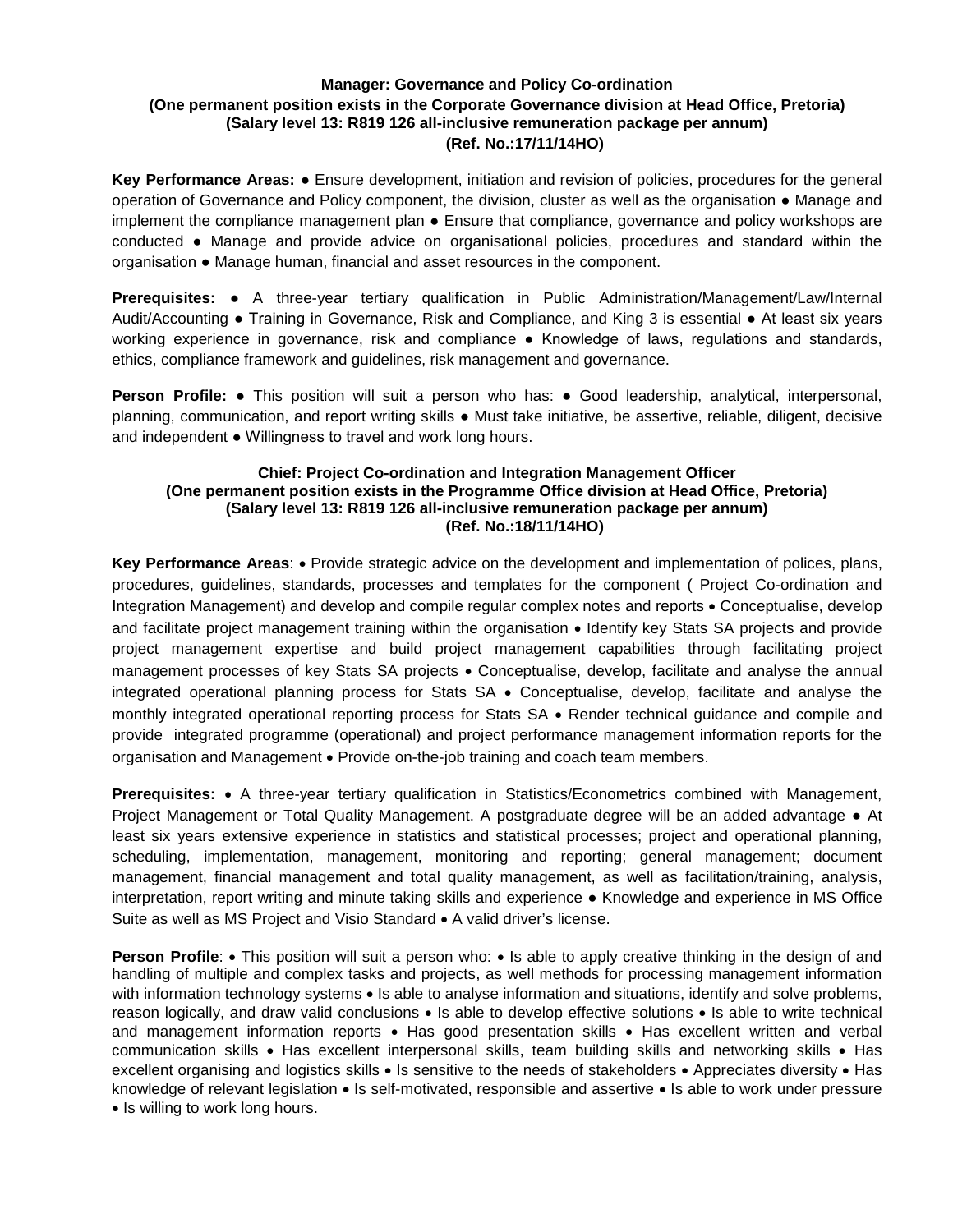#### **District Manager (One permanent position exists in the Northern Cape Provincial Office: Francis Baard District) (Salary level 12: R630 822 all-inclusive remuneration package per annum) (Ref. No.:19/11/14NC) (NB. This position was previously advertised with Ref. No.: 05/06/14NC. Those who applied need**

# **not reapply)**

**Key Performance Areas:** ● Develop strategic, tactical/operational plans, policies, procedures, process mapping and standard operating procedure (SOP) for field operation in the province ● Manage fieldwork operations and data collection processes in the district office ● Manage the implementation of corporate services functions in the district ● Manage the implementation of statistical support service and respond to user needs and requests • Ensure the effective management and leadership of staff and utilisation of resources • Liaise with stakeholders.

**Prerequisites:** A three-year tertiary qualification in Demography/Geography/Statistics/Mathematics/Social Studies ● At least three years of extensive operations management experience ● Knowledge of project management, survey methodologies, sampling techniques, map reading, report writing, financial and fleet management ● Knowledge of MS Office Suite.

**Person Profile:** ● This position will suit a person with: Good presentation, communication, interviewing, conflictresolution and decision making skills ● An innovative and strategic thinker, assertive and team work orientated ● Ability to adapt to change ● Ability to pay attention to detail and quality ● Willingness to travel extensively and work long and irregular hours.

#### **Deputy Manager: Communication, Marketing and Publicity (One permanent position exists in the Gauteng Provincial Office) (Salary Level 11: R532 278 all-inclusive remuneration package per annum) (Ref. No.: 21/11/14GP)**

**Key Performance Areas:** ● Develop operational plans, policies, procedures, standard operating procedure (SOP) for communication, marketing and publicity in the province ● Manage publicity for all surveys and Censuses within the province ● Manage and coordinate marketing, communication, and stakeholder relations in the province● Manage staff and other resources.

**Prerequisites:** ● A three-year tertiary qualification in either Communication, Marketing, Public Relations or Journalism with statistics as an as an added advantage ● At least five years relevant experience of which 3 years should be at Assistant Director and 2 years at supervisory level ● Knowledge of strategic planning and project management is essential • Proven general management and leadership skills is required • Knowledge of MS Office Suite ● A valid and unendorsed driver's license is a requirement.

**Person Profile:** ● This position will suit a person with: ● Good interpersonal, leadership, analytical, communication, customer orientation, financial, presentation, report writing and supervisory skills. Willingness to travel and work under pressure within targeted deadlines and long hours.

#### **Principal: Project Co-ordination and Integration Management (One permanent position exists in the Programme Office division at Head Office, Pretoria) (Salary level 11: R532 278 all- inclusive remuneration package per annum) (Ref. No.: 22/11/14HO)**

**Key Performance Areas:** ● Develop and implement policies, plans, procedures, guidelines, standards, processes and templates for the Project Co-ordination and Integration Management component ● Co-ordinate and facilitate project management training especially group work and assessments/assignments within the organisation ● Provide project management expertise and build project management capabilities through facilitating project management processes of key Stats SA projects● Develop, facilitate and analyse the annual integrated operational planning process for Stats SA ● Develop, facilitate and analyse the monthly integrated operational reporting process for Stats SA ● Compile and provide integrated programme (operational) and project performance management information reports for the organisation and management.

**Prerequisites:** ● A three-year tertiary qualification in Statistics/Econometrics with Management, Project Management and Total Quality Management. A postgraduate degree will be an added advantage ● At least five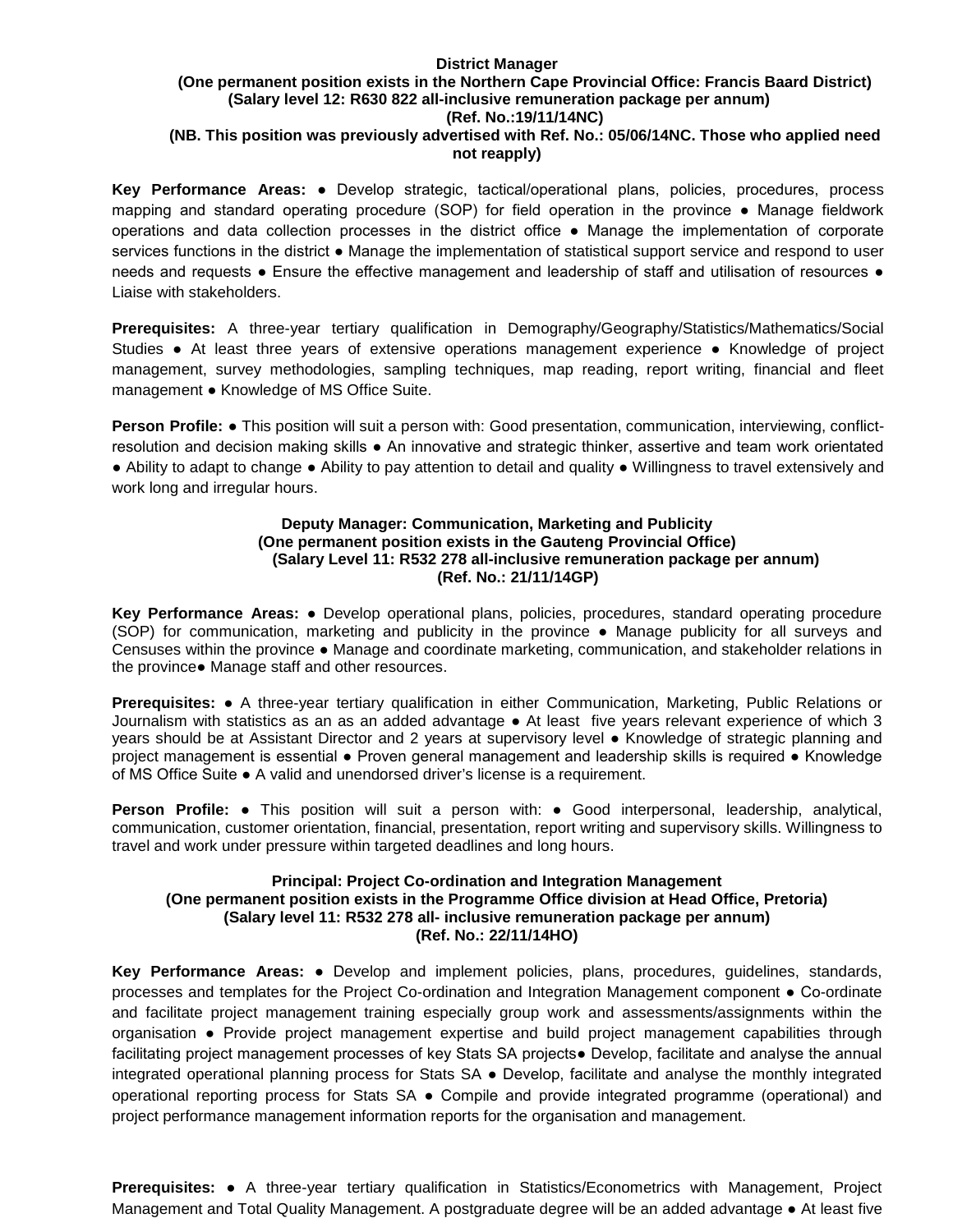years in statistics and statistical processes, processes, project and operational planning, scheduling, implementation, management, monitoring and reporting; general management, document management, financial management, total quality management as well as facilitation/training, analysis, interpretation, report writing and minute taking skills and experience ● Knowledge of and experience in MS Office Suite as well as MS Project and Visio Standard • A valid driver's license.

**Person Profile**: This position will suit a person who: • Is able to apply creative thinking in the design of and handling of multiple and complex tasks and projects, as well methods for processing management information with information technology systems • Is able to analyse information and situations, identify and solve problems, reason logically, and draw valid conclusions • Is able to develop effective solutions • Is able to write technical and management information reports • Has good presentation skills • Has excellent written and verbal communication skills • Has excellent interpersonal skills, team building skills and networking skills • Has excellent organising and logistics skills • Is sensitive to the needs of stakeholders • Appreciates diversity • Has knowledge of relevant legislation • Is self-motivated, responsible and assertive • Is able to work under pressure • Is willing to work long hours.

# **Deputy Manager: Fraud and Compliance (One permanent position exists in the Corporate Governance division at Head Office, Pretoria) (Salary level 11: R532 278 all- inclusive remuneration package per annum) (Ref: No.: 23/11/14HO)**

**Key Performance Areas:** ● Design, implement, facilitate and co-ordinate fraud awareness and prevention management practices as well as compliance awareness ● Provide advice in fraud awareness and prevention management and develop policy, processes and standards for fraud and corruption awareness ● Ensure conducting of investigation concerning complex and sensitive cases and research on best practice on fraud and corruption and incorporate in existing policies ● Ensure investigation into incidents of noncompliance ● Monitor the investigation of irregular and fruitless and wasteful expenditure and other financial misconduct ● Liaise with private and state law enforcement agencies ● Conduct assessment on root causes of fraud and noncompliance and oversee initiation of actions to resolve incidences of fraud and noncompliance.

**Prerequisites:** ● A three-year tertiary qualification in Fraud Risk Management/Investigation/Internal Audit/Finance ● Training in Project Management, management of criminal investigation, and fraud awareness and prevention is essential ● At least five years experience in fraud awareness and prevention, management of criminal investigation, and fraud and corruption ● Knowledge of human rights and patent, investigation methodologies, threat and risk assessments, and government broad transformation objectives ● Knowledge of MS Office Suite ● A valid driver's license.

**Person Profile: •**This position will suit a person with: • Good communication, writing, presentation, negotiation, interpersonal and analytical skills ● Ability to work under pressure, meet tight deadlines, work long hours and travel extensively.

#### **Deputy Manager: Skills Planning and Generic Training (One permanent position exists in the Human Capacity Development division at Head Office, Pretoria) (Salary Level 11: R532 278 all-inclusive remuneration package per annum) (Ref: No.: 24/11/14HO)**

**Key Performance Areas:** ● Develop and implement workplace skills plan ● Design a quality management system • Compile report on workplace skills plan • Manage human resources within the section • Manage financial resources.

**Prerequisites:** ● A three-year degree/B Tech degree in Human Resource Development/Training Management ● At least five years Human Resource Development experience ● Knowledge of programme and process management, financial management and budgeting ● Knowledge of Statistics and MS Office Suite.

**Person Profile: •** This position will suit a person with: • Good policy/strategy formulation and analysis, problem solving, client orientation, interpersonal and communication skills • Ability to work independently and under pressure ● Willingness to travel and work long hours.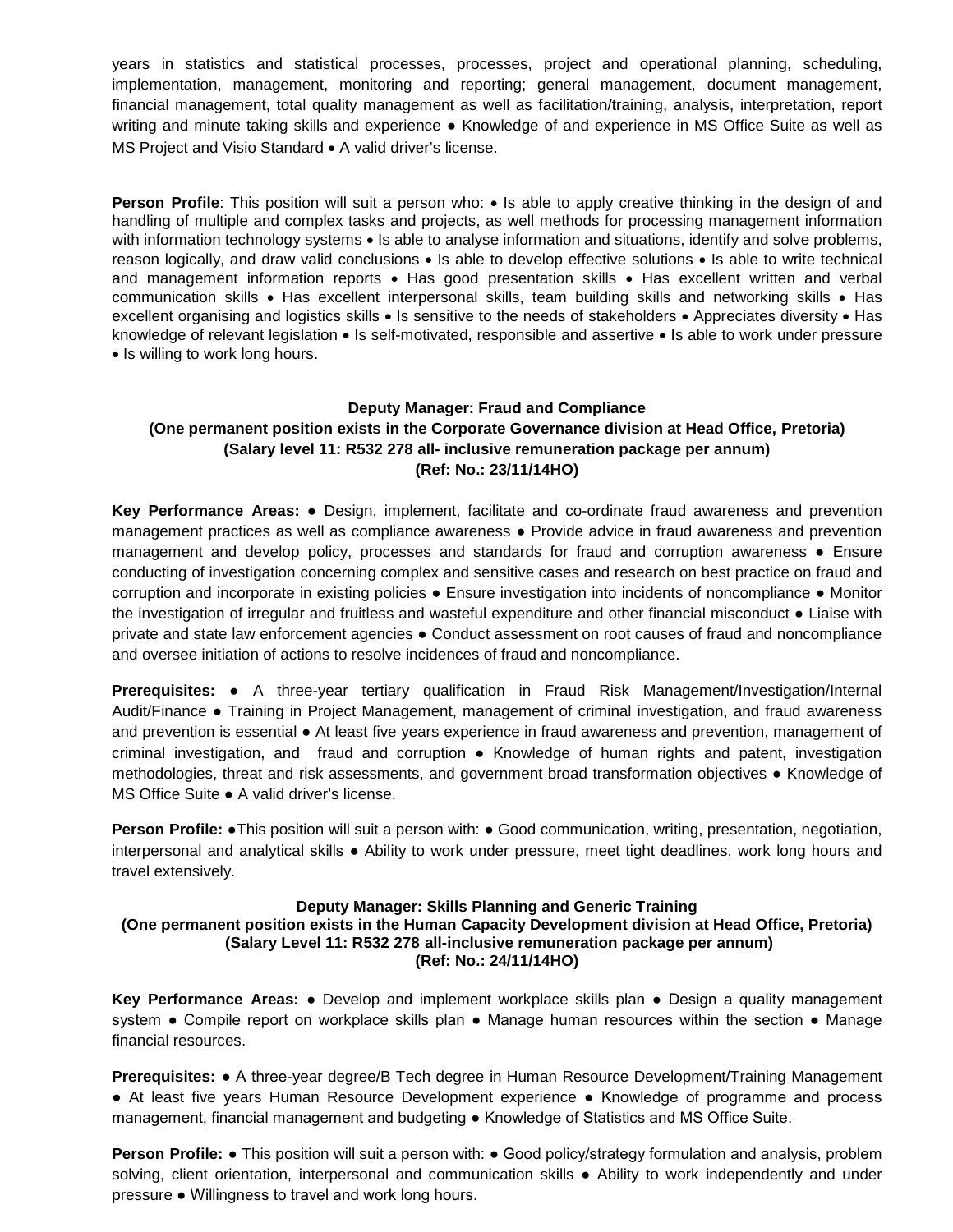#### **Deputy Manager: Training and Development (Survey Methodology) (One permanent position exists in the Human Capital Development division at Head Office, Pretoria) (Salary Level 11: R532 278 all-inclusive remuneration package per annum) (Ref: No.: 25/11/14HO)**

**Key Performance Areas:** ● Implement tactical/operational plans/policies, procedures, standard operating procedure (SOP) for the component ● Conduct advanced training and coordination of Survey Methodology to internal and external stakeholders • Manage training programs and training delivery for Survey Methodology • Ensure development of training materials for Survey Methodology courses ● Develop curriculum for a variety of training programs in Survey Methodology ● Provide guidance and technical support to postgraduate staff with research work for Survey Methodology ● Prepare and conduct Survey Methodology training assessment ● Supervise staff and ensure effective utilisation of resources.

**Prerequisites: ●** A three-year tertiary qualification in Mathematics ● An honours degree in Mathematics will be an added advantage ● Training as an assessor is essential ● Training on Outcome Based Education ● At least five years experience in the field of training and development ● Experience in writing materials according to SAQA and NQF regulations • Experience in working on cross-cutting projects • Knowledge of Statistics/ Mathematics and MS Office Suite.

**Person Profile: •** This position will suit a person with: • Good interpersonal, communication, organising, research and presentation skills ● Ability to multitask, work under pressure within tight deadlines and work long hours.

#### **Deputy Manager: Performance Management**

# **(One permanent position exists in the Human Resource Management division at Head Office, Pretoria) (Salary level 11: R532 278 all- inclusive remuneration package per annum) (Ref: No.: 26/11/14HO)**

**Key Performance Areas:** ● Develop policies, procedures and plans for the Performance Management unit ● Monitor implementation as well as ensure improvement of systems and process ● Manage the performance contracting process • Manage the quarterly and bi-annual performance review process • Manage the final performance assessment process ● Manage the probation reporting process ● Provide advice and respond to user needs and queries • Supervise allocated team as well as ensure that reporting requirements are met.

**Prerequisites:** ● A three-year tertiary qualification in Human Resource Management ● Training in PERSAL System and MS Excel is essential ● At least five years relevant experience ● Knowledge of technical skills in performance management ● Knowledge of applicable regulatory frameworks and public sector ● Knowledge of MS Office Suite.

**Person Profile:** ●This position will suit a person with: ● Good communication, interpersonal relations, customer service and supervisory skills ● Ability to handle high work volumes ● Ability to work under pressure, meet tight deadlines, work long hours and travel extensively.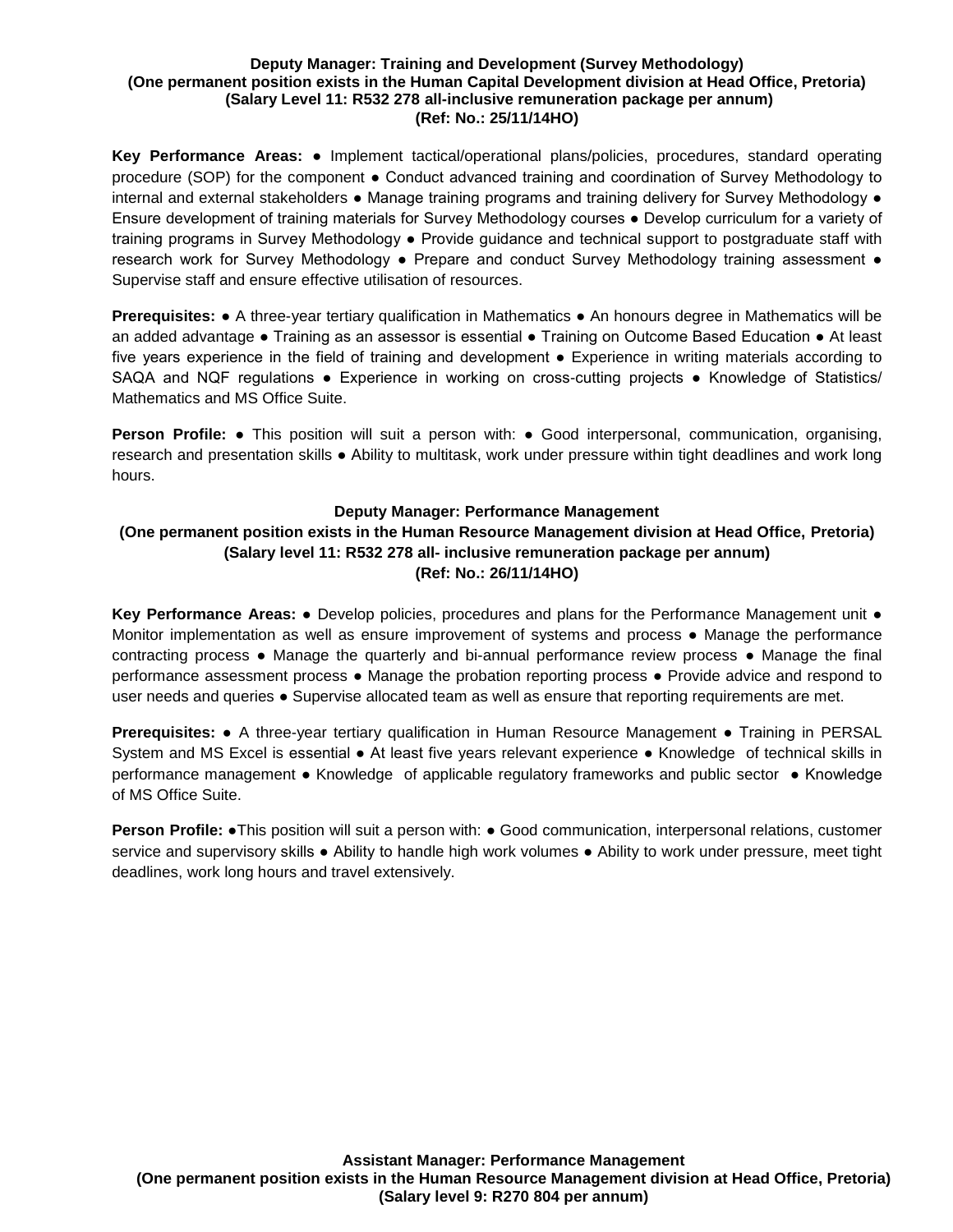#### **(Ref. No.: 27/11/14HO)**

**Key Performance Areas:** ● Provide inputs in the development and implementation of legislative policies, procedures, plans, systems and processes ● Execute the performance contracting process ● Execute the quarterly and bi-annual performance process ● Execute the final performance assessment process ● Execute the probation reporting process ● Respond to user needs and queries ● Supervise junior officers and provide reports.

**Prerequisites:** ● A three-year tertiary qualification in Human Resource Management ● Training in PERSAL System and MS Excel is essential ● At least three years relevant experience ● Knowledge of technical skills in performance management ● Knowledge of applicable regulatory frameworks and public sector ● Knowledge of MS Office Suite.

**Person Profile: •**This position will suit a person with: • Good communication, interpersonal relations, customer service and supervisory skills ● Ability to handle high work volumes ● Ability to work under pressure, meet tight deadlines, work long hours and travel extensively.

#### **Assistant Manager: Organisation Development and Design (One permanent position exists in the Human Resource Management division at Head Office, Pretoria) (Salary level 9: R270 804 per annum) (Ref. No.: 28/11/14HO)**

**Key Performance Areas:** ● Provide inputs in the development and implementation of legislative policies, procedures, plans, systems and processes ● Develop and design organisational and functional structures as well as maintain them • Implement and maintain post establishment • Conduct job evaluation process and implementation of OSD directives ● Respond to user needs and queries ● Supervise junior officers and provide reports.

**Prerequisites:** ● A three-year tertiary qualification in Human Resource Management/Organisational Development • Training in PERSAL System and MS Excel, Visio, OrgPlus, and Equate system is essential • At least three years relevant experience ● Knowledge of technical skills on organisation design, post budgeting and establishment and job evaluation● Knowledge of applicable regulatory frameworks and public sector ● Knowledge of MS Office Suite.

**Person Profile: •**This position will suit a person with: • Good communication, interpersonal relations, customer service and supervisory skills ● Ability to handle high work volumes ● Ability to work under pressure, meet tight deadlines, work long hours and travel extensively.

#### **Assistant Manager: District Co-ordination (Two permanent positions exist in the North West Provincial Office: (Mmabatho District: 29/11/14NW and Vryburg District: 30/11/14NW) (Salary level 9: R270 804 per annum)**

**Key Performance Areas: ●** Implement district operational plans, procedures, process mapping, standard operating procedures (SOP) and implementation of policies **●** Provide assets management and office administration in the district **●** Provide FMLS and related services in the district office **●** Provide procurement services in the district office **●** Perform financial administration functions in the district office **●** Co-ordinate the implementation of HRM functions in the district office.

**Prerequisites: ●** A three year tertiary qualification in Office Administration or related field **●** Training in Logis and Bas is essential **●** Understanding of project management and statistical products is essential **●** At least three years experience in general office administration **●** Knowledge of MS Office Suite.

**Person Profile: ●** These positions will suit persons who have: **●** Good interpersonal, communication, organising and customer service skills **●** Ability to cope under pressure and meet deadlines **●** Willingness to work long hours.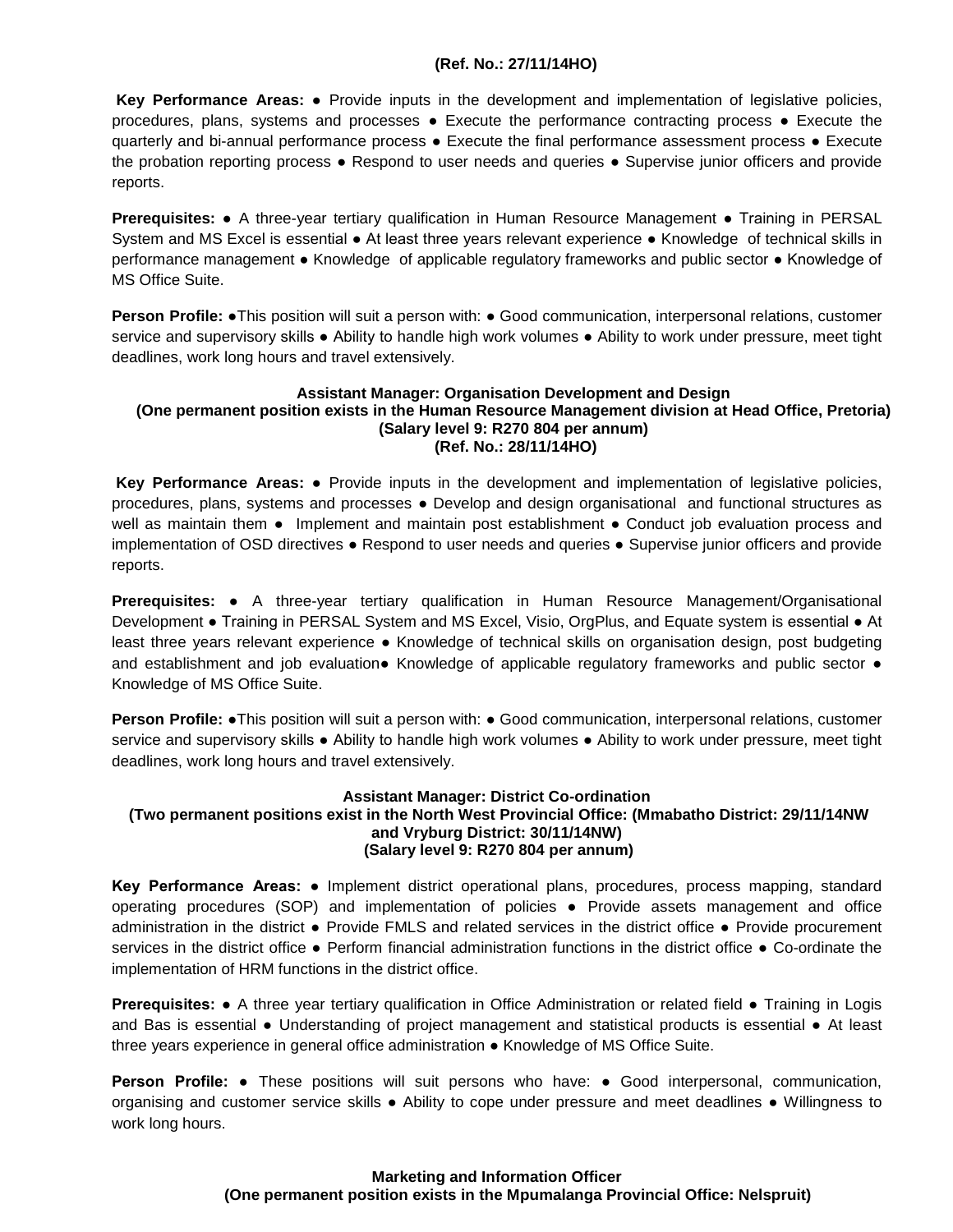#### **(Salary level 9: R270 804 per annum) (Ref. No.: 31/11/14MP)**

**Key Performance Areas:** ● Market Statistics South Africa`s (Stats SA's) products amongst stakeholders ● Disseminate Stats SA's products and services ● Maintain the resource centre and publications ● Manage the information section ● Install software at all government departments, municipalities and academic institutions ● Train staff at departments and municipalities on the use of software.

**Prerequisites:** ● A three year tertiary qualification in Marketing/Geography/Mathematics/Statistics/Information Technology ● Training in Supercross, communication, library and manipulation of large datasets is essential ● At least three years experience in library/information service ● Experience in understanding Stats SA's products in order to locate, extract and convey information meaningfully to users ● Experience in information skills and public relations ● Knowledge of MS Office Suite ● A valid driver's license will be an added advantage.

**Person Profile:** • This position will suit a person with: • Good interpersonal, communication, presentation, numerical, analytical, organisational and conceptual skills ● Ability to work under pressure ● Willingness to work long hours.

#### **District Survey Coordinator (One permanent position exists in the KwaZulu-Natal Provincial Office: Ilembe District) (Ref. No.: 32/11/14KZN) (One permanent position exists in the Limpopo Provincial Province: Vhembe District) (Ref. No.: 33/11/14LP) (Salary Level 9: R270 804 per annum)**

**Key Performance Areas:** ● Develop district operational plans for fieldwork projects ● Co-ordinate, implement and manage field operations • Manage survey resources, including transport and survey instruments • Proactively liaise with respondents and other stakeholders ● Implement strategic objectives by developing a risk management plan and managing risks.

**Prerequisites:** ● A three-year tertiary qualification in Statistics/Economics/Geography/Demography or related field ● Training in sampling techniques, survey methodology and project management ● At least three years experience in fieldwork operations ● Knowledge of Human Resources Management, Financial and Risk Management ● Knowledge of MS Office Suite ● A valid driver's license.

**Person Profile:** • This position will suit a person with: • Good interpersonal, communication, presentation, conflict resolution, analytical and strategic thinking skills ● Ability to work under pressure ● Ability to adapt to change.

#### **Assistant Manager: Labour Relations (One permanent position exists in the Human Resource Management division at Head Office, Pretoria) (Salary level 9: R270 804 per annum) (Ref. No.: 34/11/14HO)**

**Key Performance Areas:** ● Conduct grievance processes ● Handle disciplinary matters ● Facilitate appeals against the outcomes of the disciplinary proceedings ● Deal with disputes and labour unrest ● Co-ordinate and compile case management issues.

**Prerequisites:** ● A three-year tertiary qualification in Human Resource Management/Industrial and Organisational Psychology/Labour Relations/Labour Law ● Training in management of conflict, law of evidence, handling negotiations and understanding the employment contract is essential • At least three years relevant experience ● Knowledge of Human Resource Management, Labour Relations, Law of Evidence and interpretation of statutes.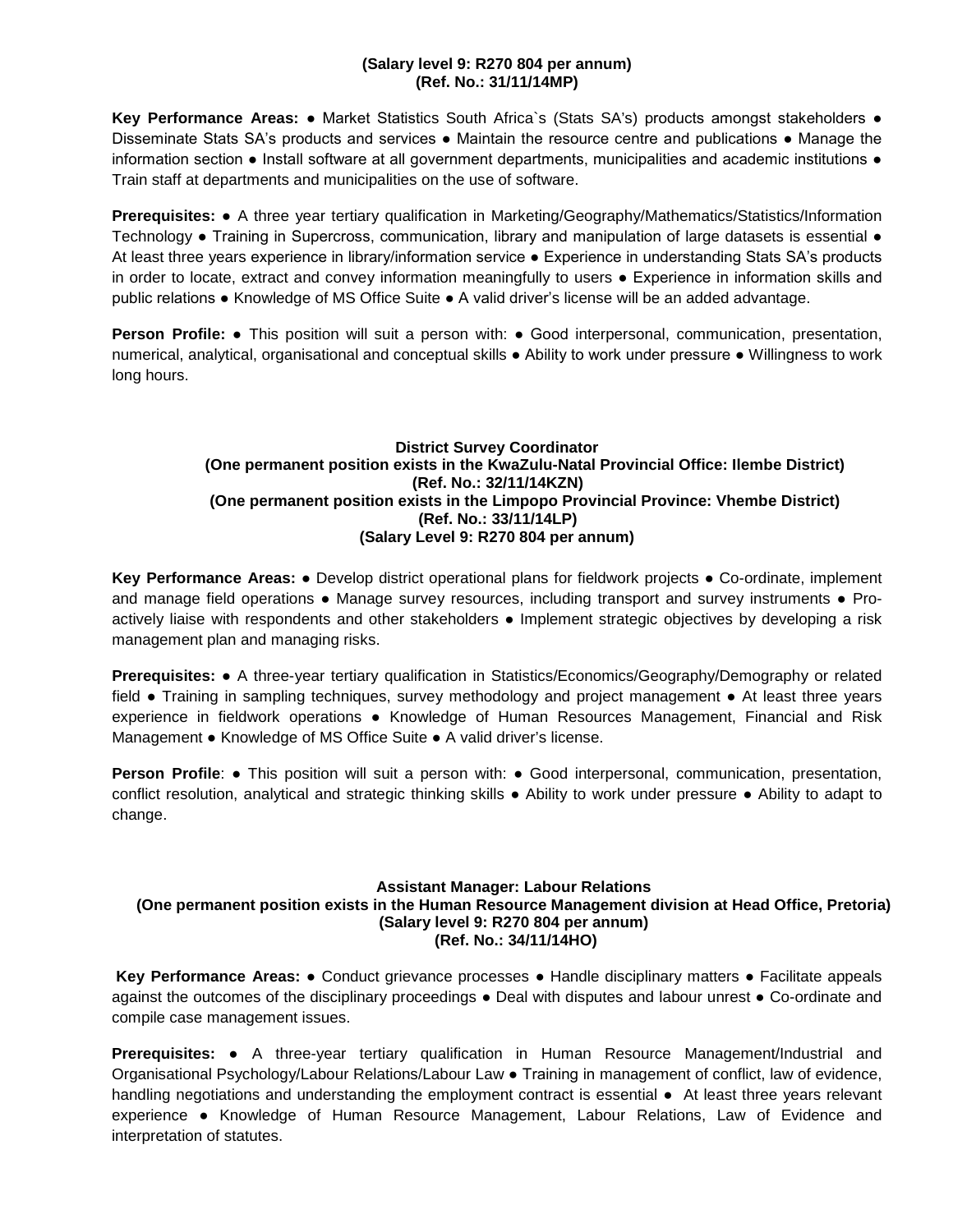**Person Profile:** •This position will suit a person with: • Good communication, writing, assertive, counselling, facilitation, interpersonal, customer service and diplomacy skills ● Ability to manage power ● Ability to work under pressure, meet tight deadlines, work long hours and travel extensively.

#### **Fraud and Compliance Officer (Two permanent positions exist in the Corporate Governance division at Head Office, Pretoria) (Salary level 9: R270 804 per annum) (Ref. No.: 35/11/14HO)**

**Key Performance Areas:** ● Facilitate and co-ordinate fraud awareness and prevention management practices ● Provide inputs into the fraud awareness and prevention policy, processes and standards for fraud awareness ● Conduct investigations concerning complex and sensitive cases ● Conduct assessments on root causes of fraud ● Liaise with private and state law enforcement agencies ● Prevent and investigate irregular, fruitless and wasteful expenditure ● Prepare relevant data and information and write reports concerning cases under investigation.

**Prerequisites:** ● A three-year tertiary qualification in Fraud/Risk Management/Investigation/Criminal Law/Internal Audit/Accounting • Training in Project Management, management of criminal investigation, and fraud awareness and prevention is essential ● At least three years experience in fraud awareness and prevention, management of criminal investigation, and fraud and corruption ● Knowledge of human rights and patent, investigation methodologies, threat and risk assessments, and government broad transformation objectives ● Knowledge of MS Office Suite ● A valid driver's license.

**Person Profile: •**This position will suit a person with: • Good communication, writing, presentation, negotiation, interpersonal and analytical skills ● Ability to work under pressure, meet tight deadlines, work long hours and travel extensively.

# **Provincial Security Co-ordinator (One permanent position exists in the Limpopo Provincial Office) (Salary Level 9: R270 804 per annum) (Ref: No.: 36/11/14LP)**

**Key Performance Areas:** ●Co-ordinate, monitor and ensure compliance relating to security processes and procedures ● Provide and co-ordinate physical security function in the province ● Provide effective occupational health and safety functions in the province • Conduct investigations on security related matters• Provide effective information security compliance in the province ● Liaise with stakeholders.

**Prerequisites:** ●A three-year tertiary qualification in Law Enforcement/Security Management ● Training in security management, security appraisals, security investigations and project management is essential • State Security Agency Management / Advisor Course will be an added advantage. At least three years experience in security management, security investigation and assessment • Supervisory experience will be an advantage • Knowledge of security administration, investigation methodologies, information security audits as well as conducting threat and risk assessments ● Knowledge of MS Office Suite and presentation skills ● A valid driver's license will be an added advantage.

**Person Profile:** ●This position will suit a person with: ● Good communication, conflict management, interpersonal, co-operative, assertive and high integrity character ● Ability to work long hours and travel extensively. The candidate will be subjected to a Top Secret Clearance process.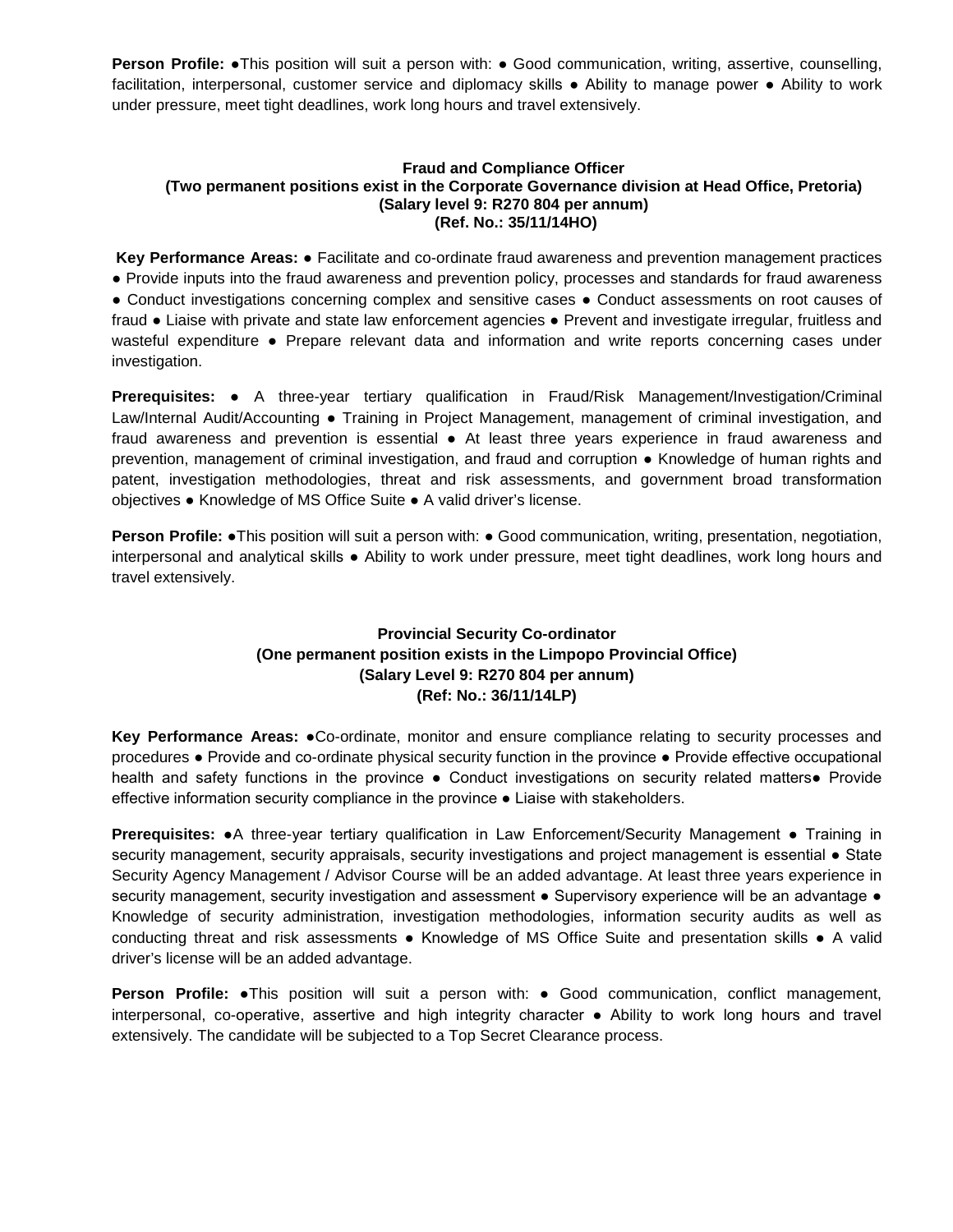#### **Provincial Quality Monitor (Two permanent positions exist in the Western Cape Provincial Office: [George District: 38/11/14WC and Metro District: 39/11/14WC]) (Salary level 8: R227 802 per annum)**

**Key performance areas: ●** Conduct quality check on publicity for all surveys and censuses in the province ● Monitor the quality of the collected data (enumeration) for all surveys and census in the province ● Ensure quality listing and master sample in the province ● Monitor the effectiveness of training conducted for field staff in districts / province ● Liaise with internal and external stakeholders.

**Prerequisites: ●** A three-year tertiary qualification in Quality Management/Statistics/Geography or a related field • Work experience in fieldwork operations • At least two years' experience in quality management • Training in quality management is essential ● A valid driver's licence.

**Person profile:** This position will suit a person with: • Good interpersonal and presentation skills • The ability to meet deadlines and work independently, as well as part of a team  $\bullet$  The willingness to travel and work long hours.

#### **Business Register Statistician (One permanent position exists in the Business Register division at Head Office, Pretoria) (Salary level 8**: **R227 802 per annum) (Ref. No.: 40/11/14HO)**

**Key Performance Areas:** ● Compile operational plan, Business Register Survey plan and documentation of work processes • Liaise with stakeholders • Compile and disseminate periodic business register and survey reports ● Perform in-depth 'economic industry sector'(i.e. in all SIC digit levels) quality analysis and document quality gaps ● Identify and recommend appropriate BSF quality improvement methodology that is scientific, cost effective and internationally accepted ● Design and develop the collection tools and sample for the Business Register Survey.

**Prerequisites:** ● A three-year tertiary qualification in Statistics/Economics/Business Economics ● At least two years working experience in South African Business Register or Economics Statistics/Analysis production environment ● Knowledge of MS Office Suite, SAS program, research methodologies, data mining and data interpretation.

**Person Profile:** ●This position will suit a person with: ● Good communication, report writing, analytical, organising, presentation and problem solving skills ● Ability to cope with a demanding work schedule.

#### **Soft Skills Training Officer**

#### **(One permanent position exists in the Human Capacity Development division at Head Office, Pretoria) (Salary level 8**: **R227 802 per annum) (Ref. No.: 41/11/14HO)**

**Key Performance Areas:** ● Develop soft skills training materials ● Provide soft skills training interventions in line with identified personal development plan requirements ● Conduct learner assessment and evaluation on soft skills training • Conduct evaluation of soft skills training materials • Co-ordinate soft skills training programmes ● Capture training needs on skills database ● Supervise staff.

**Prerequisites: •** A three-year tertiary qualification in Human Resource Development/Training Management • Training in skills development facilitator, assessor, and moderator is essential ● At least two years experience in training and development ● Knowledge of education (OBE), training and development.

**Person Profile:** • This position will suit a person with: • Good communication, interpersonal and presentation skills • Ability to multitask and to be versatile • Ability to work under pressure and meet tight deadlines • Willingness to work long hours and over weekends.

#### **Training and Development Officer (Economics)**

#### **(One permanent position exists in the Human Capacity Development division at Head Office, Pretoria) (Salary Level 8: R227 802 per annum) (Ref. No.: 42/11/14HO)**

**Key Performance Areas:** ● Implement tactical/operational plans/policies, procedures, standard operating procedure (SOP) for the component ● Conduct training of Economics/Statistics to internal and external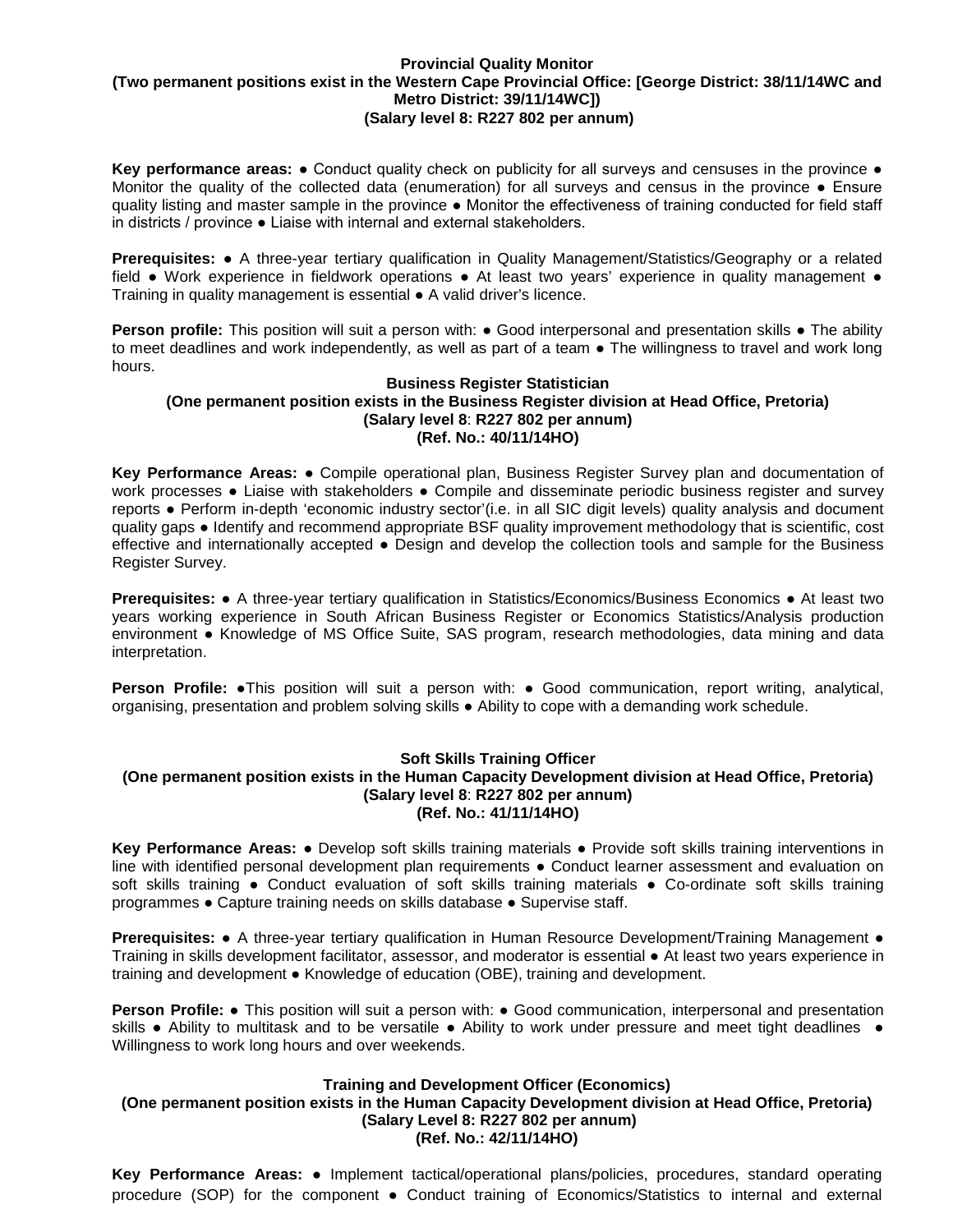stakeholders ● Implement training programs for Economics ● Develop training materials for Economics courses ● Participate in developing curriculum for a variety of training programs in Economics ● Conduct learner assessment and evaluation on Economics training ● Provide guidelines and technical support to postgraduate staff with research work for Economics.

**Prerequisites: •** A three-year tertiary qualification in Economics • An Honours degree in Economics will be an added advantage ● Training as an assessor is essential ● At least two years experience in the field of training and development ● Experience in working on cross-cutting projects ● Knowledge of Economics/ Econometrics/ Statistics and MS Office Suite.

**Person Profile: ●** This position will suit a person with: ● Good interpersonal, communication, organising, research and presentation skills ● Ability to multitask, work under pressure within tight deadlines and work long hours.

#### **Training and Development Officer (Demography) (One permanent position exists in the Human Capacity Development division at Head Office, Pretoria) (Salary Level 8: R227 802 per annum) (Ref. No.: 43/11/14HO)**

**Key Performance Areas:** ● Implement tactical/operational plans/policies, procedures, standard operating procedure (SOP) for the component • Conduct Demography training to internal and external stakeholders • Implement training programs for Demography • Develop training materials for Demography courses • Participate in developing curriculum for a variety of training programs in Demography ● Conduct learner assessment and evaluation on Demography training ● Provide guidelines and technical support to postgraduate staff with research work for Demography.

**Prerequisites: ●** A three-year tertiary qualification in Demography ● An Honours degree in Demography will be an added advantage ● Training as an assessor is essential ● At least two years experience in the field of training and development ● Experience in working on cross-cutting projects ● Knowledge of Demography/Statistics and MS Office Suite.

**Person Profile: ●** This position will suit a person with: ● Good interpersonal, communication, organising, research and presentation skills ● Ability to multitask, work under pressure within tight deadlines and work long hours.

# **Training and Development Officer (Statistics)**

#### **(One permanent position exists in the Human Capacity Development division at Head Office, Pretoria) (Salary Level 8: R227 802 per annum) (Ref. No.: 44/11/14HO)**

**Key Performance Areas:** ● Implement tactical/operational plans/policies, procedures, standard operating procedure (SOP) for the component • Conduct training of Statistics to internal and external stakeholders • Implement training programs for Statistics ● Develop training materials for Statistics courses ● Participate in developing curriculum for a variety of training programs in Statistics ● Conduct learner assessment and evaluation on Statistics training ● Provide guidelines and technical support to postgraduate staff with research work for Statics.

**Prerequisites:** ● A three-year tertiary qualification in Statistics ● An Honours degree in Statistics will be an added advantage ● Training as an assessor is essential● At least three years experience in the field of training and development ● Experience in working on cross-cutting projects ● Knowledge of Statistics/Mathematics and MS Office Suite.

**Person Profile: ●** This position will suit a person with: ● Good interpersonal, communication, organising, research and presentation skills ● Ability to multitask, work under pressure within tight deadlines and work long hours.

# **Training and development Officer (Geography)**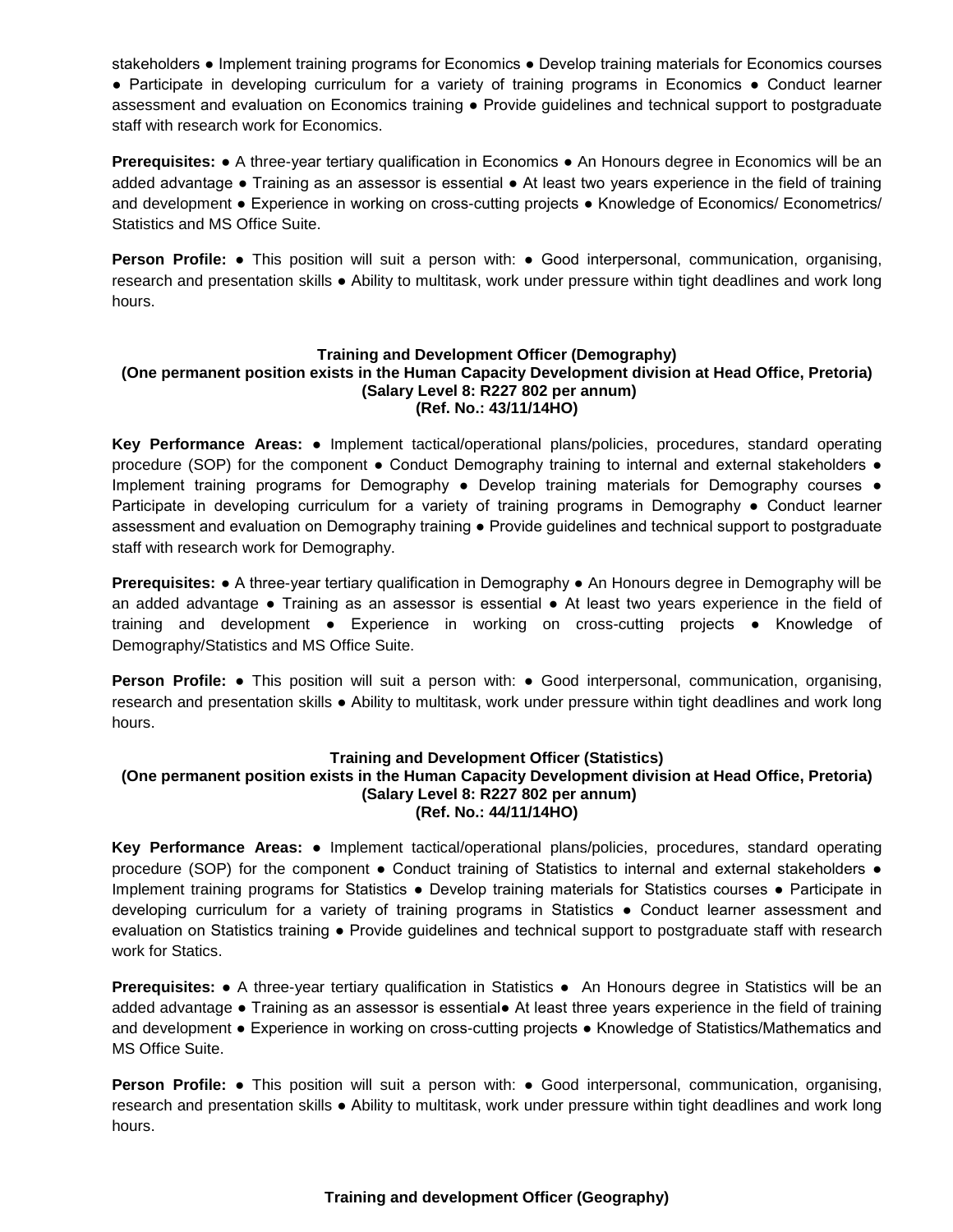#### **(One permanent position exists in the Human Capacity Development division at Head Office, Pretoria) (Salary Level 8: R227 802 per annum) (Ref. No.: 45/11/14HO)**

**Key Performance Areas:** ● Implement tactical/operational plans/policies, procedures, standard operating procedure (SOP) for the component • Conduct training of Geography to internal and external stakeholders • Implement training programs for Geography ● Develop training materials for Geography courses ● Participate in developing curriculum for a variety of training programs in Geography ● Conduct learner assessment and evaluation on Geography training ● Provide guidelines and technical support to postgraduate staff with research work for Geography.

**Prerequisites:** ● A three-year tertiary qualification in Geography ● An Honours degree in Geography will be an added advantage ● Training as an assessor is essential ● At least three years experience in the field of training and development ● Experience in working on cross-cutting projects ● Knowledge of Geography and MS Office Suite.

**Person Profile: •** This position will suit a person with: • Good interpersonal, communication, organising, research and presentation skills ● Ability to multitask, work under pressure within tight deadlines and work long hours.

#### **Training and Development Officer (Mathematics) (One permanent position exists in the Human Capacity Development division at Head Office, Pretoria) (Salary Level 8: R227 802 per annum) (Ref. No.: 46/11/14HO)**

**Key Performance Areas:** ● Implement tactical/operational plans/policies, procedures, standard operating procedure (SOP) for the component • Conduct training of Mathematics to internal and external stakeholders • Implement training programs for Mathematics • Develop training materials for Mathematics courses • Participate in developing curriculum for a variety of training programs in Mathematics • Conduct learner assessment and evaluation on Mathematics training ● Provide guidelines and technical support to postgraduate staff with research work for Mathematics.

**Prerequisites:** ● A three-year tertiary qualification in Mathematics ● An Honours degree in Mathematics will be an added advantage ● Training as an assessor is essential ● At least three years experience in the field of training and development ● Experience in working on cross-cutting projects ● Knowledge of Statistics/ Mathematics and MS Office Suite.

**Person Profile: •** This position will suit a person with: • Good interpersonal, communication, organising, research and presentation skills ● Ability to multitask, work under pressure within tight deadlines and work long hours.

Short-listed applicants must be willing to undergo a competency exercise as part of the selection process.

**\_\_\_\_\_\_\_\_\_\_\_\_\_\_\_\_\_\_\_\_\_\_\_\_\_\_\_\_\_\_\_\_\_\_\_\_\_\_\_\_\_\_\_\_\_\_\_\_\_\_\_\_\_\_\_\_\_\_\_\_\_\_\_\_\_\_\_\_\_\_\_\_\_\_\_\_\_\_\_\_\_\_\_**

# **Closing date for applications: 12 December 2014**

**Required documents:** A signed Z83 application form ● Detailed CV with contact details of three recent references ● Certified copies of qualifications and Identity Document. NB: Applicants risk being disqualified for failing to submit all the required documents as indicated above.

**Important note:** If you do not hear from us within three months of the closing date, please regard your application as unsuccessful ● Correspondence will be entered into with short-listed candidates only ● Statistics South Africa reserves the right not to make an appointment • Appointment is subject to security clearance, the signing of a performance agreement or plan, verification of the applicant's documents and reference checking  $\bullet$ Applications received after the closing date will not be considered ● Please clearly indicate the reference number of the position you apply for in your application. If you apply for more than one position, submit separate applications.